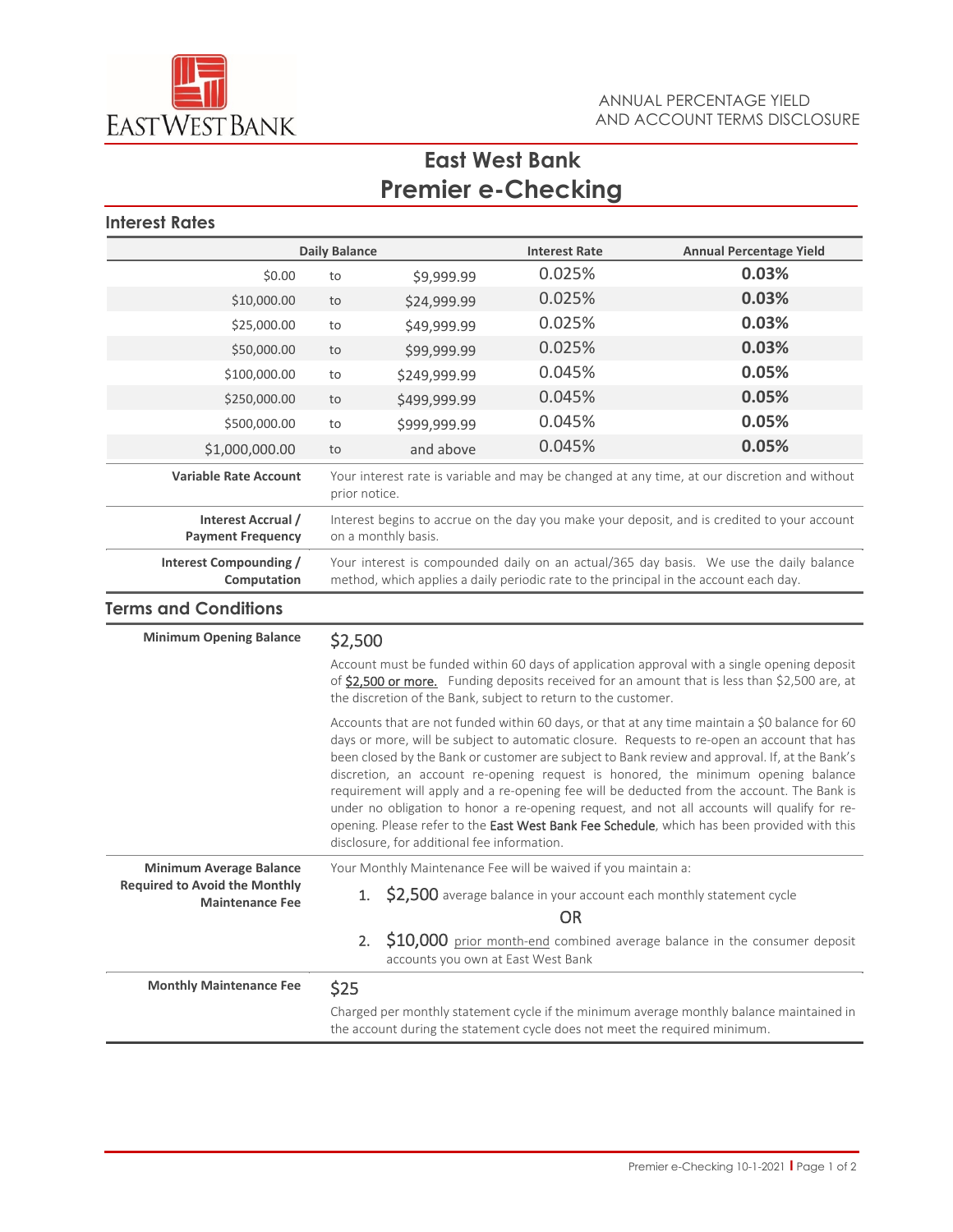Cont.

| <b>Qualification Requirements</b>                      | Limited to individuals 18 years of age or older. One account per customer.                                                                                                                                                                                                                                                                                                                                                                                                                                                                                                        |
|--------------------------------------------------------|-----------------------------------------------------------------------------------------------------------------------------------------------------------------------------------------------------------------------------------------------------------------------------------------------------------------------------------------------------------------------------------------------------------------------------------------------------------------------------------------------------------------------------------------------------------------------------------|
| <b>Subject to Bank Approval</b>                        | Account applications are subject to verification and approval. Submission of an application<br>does not guarantee that East West Bank will open an account for you.                                                                                                                                                                                                                                                                                                                                                                                                               |
|                                                        | Additionally, we may conduct fraud risk assessments both at the time of application, and upon<br>receipt of your initial funding deposit, which may result in your initial funding deposit being<br>subject to certain access and usage limitations until the fraud risk assessments are completed.<br>If you have questions regarding your initial funding deposit after account opening, you can<br>contact us at (CN) +86.400.842.3268 or (U.S.) +1.833.468.8356.                                                                                                              |
|                                                        | East West Bank reserves the right to close an account and return the initial funding deposit to<br>the sender, without prior notice, based on the results of our risk assessment findings.                                                                                                                                                                                                                                                                                                                                                                                        |
| <b>Account Title and</b><br><b>Contact Information</b> | By submitting an application you are requesting to open a Premier e-Checking account at East<br>West Bank, a United States financial institution. If approved, a Premier e-Checking account<br>will be opened in your name, as sole owner. Your contact e-mail address, mobile phone<br>number, primary residence address and alternate account mailing address will be defined<br>based on the information you agreed to share with us. If an alternate account mailing address<br>was not provided, we will use your residence address as the mailing address for your account. |
| <b>Check Orders</b>                                    | Your East West Bank account will NOT have checks automatically issued. If you would like to<br>order checks you may contact us at (CN) +86.400.842.3268 or (U.S.) +1.833.468.8356.                                                                                                                                                                                                                                                                                                                                                                                                |
| <b>Check Imaging</b>                                   | Check Imaging is a process of capturing, indexing, storing and retrieving electronic images of<br>checks. Imaging systems replace the handling, distribution and storage of checks with<br>electronic images. The images are retained by us for a period of seven years from the date of<br>posting.                                                                                                                                                                                                                                                                              |
|                                                        | By using your account you agree to this procedure and authorize us to destroy the original<br>items and check. You agree to allow any imaged document, or copy thereof, to serve as an<br>original item for any and all purposes, including charging your account or determining the<br>validity of any signatures or otherwise.                                                                                                                                                                                                                                                  |
| Debit Card Issuance /<br><b>ATM Access</b>             | A-Debit Card will NOT be automatically issued. If you would like to request a Debit Card you<br>may request a card in the mobile app or contact us at (CN) +86.400.842.3268 or (U.S.)<br>$+1.833.468.8356.$                                                                                                                                                                                                                                                                                                                                                                       |
|                                                        | If requested, your Debit Card will be issued in your name and mailed to the address associated<br>with your Premier e-Checking account. For shipments to China, your Debit Card will be mailed<br>to the one-time shipping address you provided and verified at the time of request. For cards<br>delivered to an international address, a shipping fee will apply. Please refer to the East West<br><b>Bank Fee Schedule</b> for additional details.                                                                                                                             |
|                                                        | Your Premier e-Checking account will be linked as the primary account that can be accessed<br>using the Debit Card.                                                                                                                                                                                                                                                                                                                                                                                                                                                               |
| <b>ATM Withdrawal Fees</b>                             | There is no charge for using a proprietary East West Bank ATM.                                                                                                                                                                                                                                                                                                                                                                                                                                                                                                                    |
|                                                        | East West Bank will not charge you for the first two non-proprietary ATM withdrawals per<br>statement cycle, but will assess a \$1.00 fee for each withdrawal thereafter. Additionally, 3rd<br>party ATM usage fees may be charged to your account at the request of the provider operating<br>the non-proprietary ATM.                                                                                                                                                                                                                                                           |
| <b>Other Fees and Services</b>                         | Additional fees may apply. Please refer to the East West Bank Fee Schedule, which has been<br>provided with this disclosure, for additional fee information.                                                                                                                                                                                                                                                                                                                                                                                                                      |

### **Additional Terms and Conditions**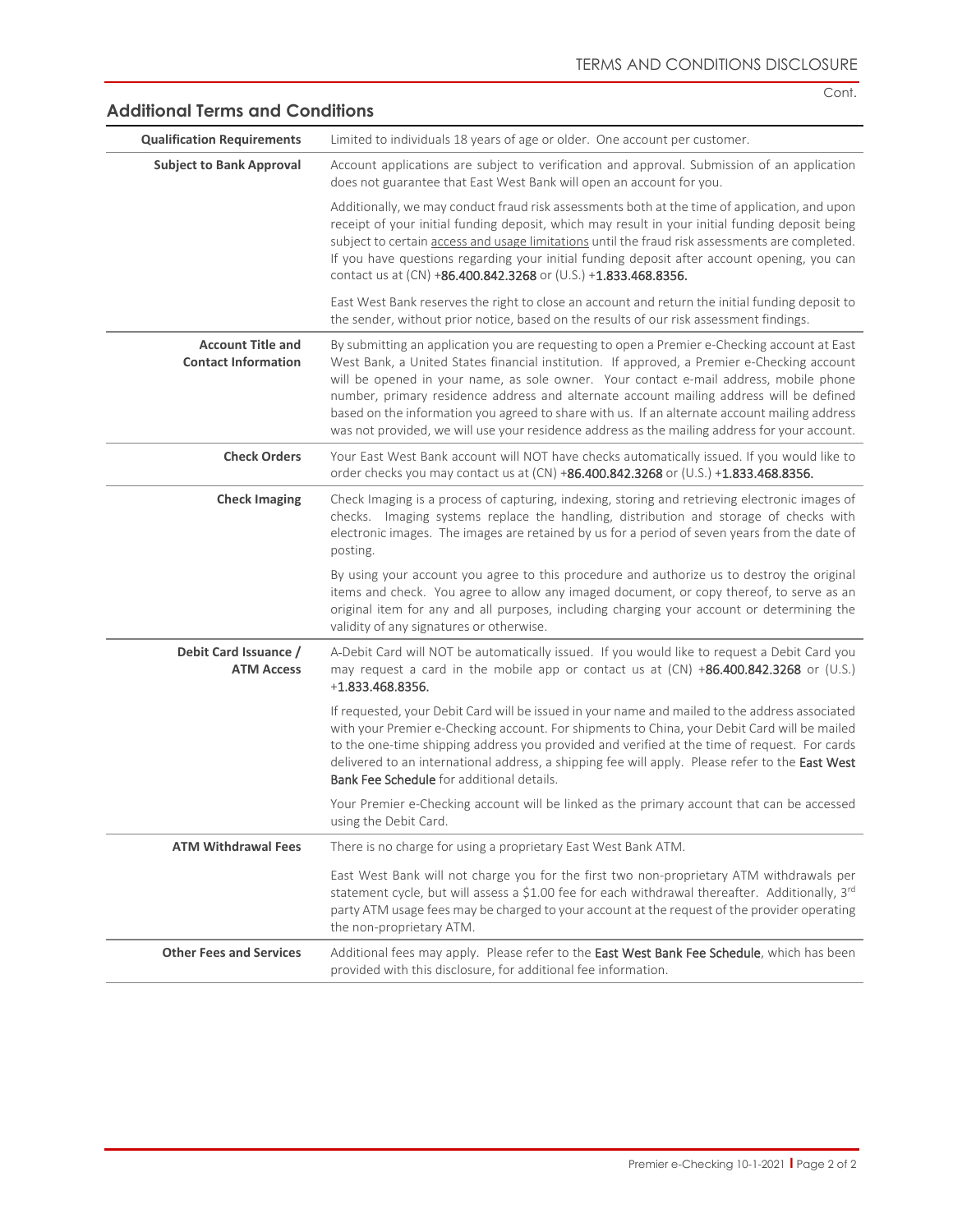

# PREMIER e-CHECKING DEPOSIT AGREEMENT ADDENDUM

Effective September 11, 2021

This Deposit Agreement Addendum amends and supersedes, where applicable, the Bank's Deposit Agreement dated 6/18/2015 and applies specifically to accounts opened using the East West Bank mobile banking application.

### 1. Holds for Uncollected Funds / Delayed Funds Availability

The below revised information amends the "Ability to Withdrawal Funds", "Longer Delays May Apply" and "Special Rules for New Accounts" information contained in the Holds for Uncollected Funds / Delayed Funds Availability section of the Bank's Deposit Agreement. All other information contained in the Holds for Uncollected Funds / Delayed Funds Availability section of the Deposit Agreement remains the same.

#### Updated September 11, 2021

Ability to Withdrawal Funds - Our policy is to delay the availability of funds from your check deposits. During that delay, you may not withdraw the funds in cash and we will not use the funds to pay checks that you have written.

For determining the availability of your deposits, every day is a business day, except Saturdays, Sundays, and federal holidays. If you make a deposit in person at one of our branch locations before the close of business on a business day that we are open, we will consider that day to be the day of your deposit. If you use our mobile banking remote deposit capture service to deposit a check before 9:00 p.m. (Pacific Time), we will consider that day to be the day of your deposit.

#### NOTE:

Generally, our close of business is 5:00 p.m. (local time zone), Monday – Friday, however most of our locations close at 6:00 p.m. (local time zone) on Friday. (Note: These times may vary by location.)

If you make a deposit into one of our automated teller machines before 3:00 p.m. (local time zone) on a business day we are open, we may consider that day to be the day of deposit. However, if you make any of the above mentioned deposits after the cut-of time or on a day we are not open, we will consider that the deposit was made on the next business day we are open.

The length of the delay varies depending on the type of deposit and is explained below.

#### Same-Day Availability

Funds from electronic direct deposits to your account will be available on the day we receive the deposit.

 New accounts may be subject to a fraud risk assessment hold, which may result in funds not being readily available for use. See Special Rules for New Accounts below for additional information.

#### Next-Day Availability

Funds from the following deposits are available on the first business day after the day of your deposit:

- U.S. Treasury checks that are payable to you.
- Wire transfers.
- Checks drawn on East West Bank.

If you make the deposit in person to one of our employees, funds from the following deposits are also available on the first business day after the day of your deposit:

- Cash.
- State and local government checks that are payable to you.
- Cashier's, certified, and teller's checks that are payable to you.
- Federal Reserve Bank checks, Federal Home Loan Bank checks, and postal money orders, if these items are payable to you.

If you do not make your deposit in person to one of our employees (for example, if you mail the deposit or use our remote deposit capture service), funds from these deposits will be available on the **second business day** after the day we receive your deposit.

 New accounts may be subject to a fraud risk assessment hold, which may result in funds not being readily available for use. See Special Rules for New Accounts below for additional information.